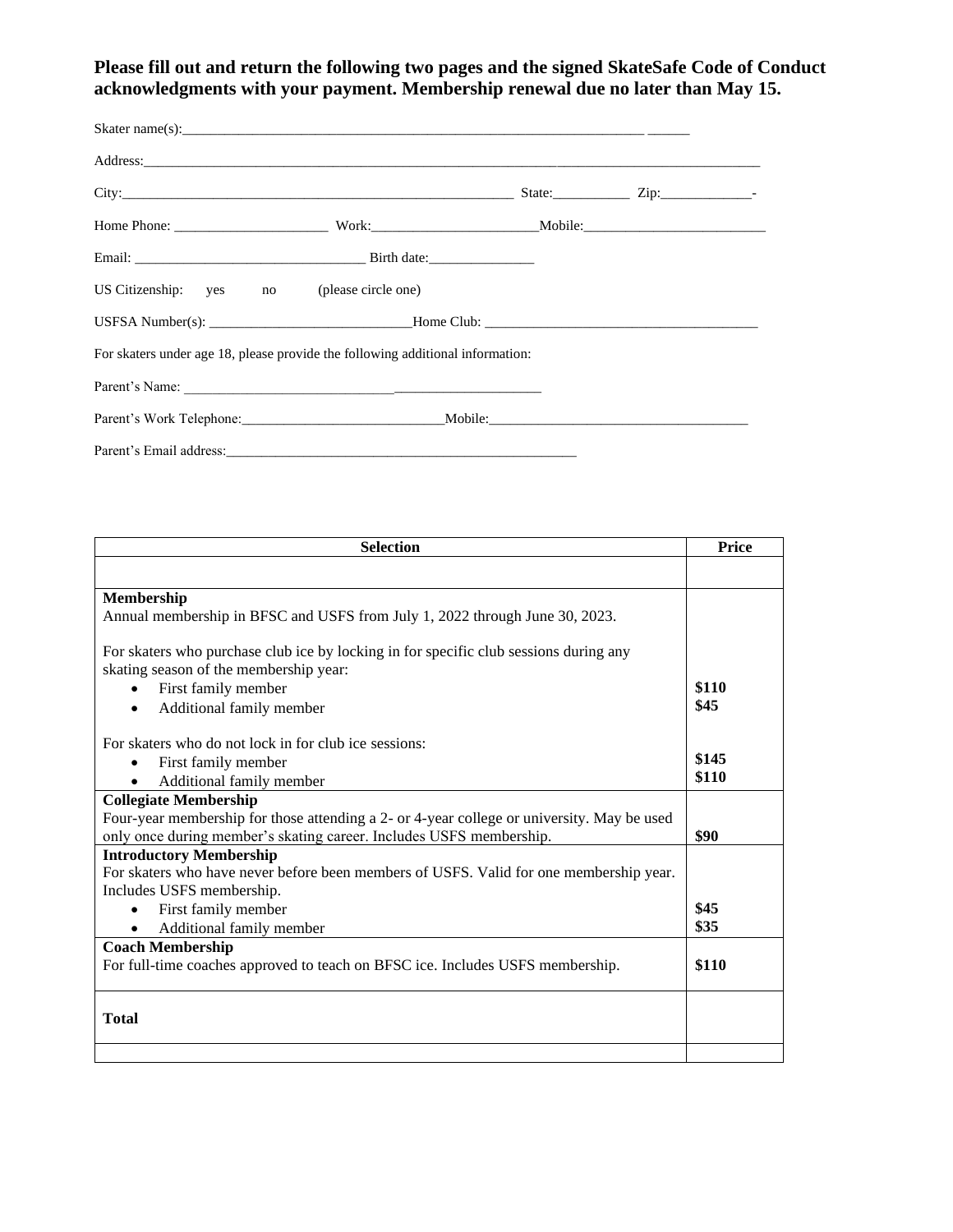#### **Charitable Organization Status**

The Baltimore Figure Skating Club has been designated as a  $501(c)(3)$  charitable organization for tax purposes. This means that contributions to the club are tax deductible. Please note:

*Under the Internal Revenue Code, membership dues paid to The Baltimore Figure Skating Club are not tax deductible for income tax purposes.*

#### **Skating Etiquette Rules**

All members will receive a copy of the club's Skating Etiquette Rules to help our skaters practice safely and effectively. If you have any questions about these rules, feel free to contact a board member. We welcome your input.

#### **Volunteers Make all the Difference!**

How can you, as a skater, club member, or parent, improve BFSC? You can volunteer your time and services at test sessions, parties, or our annual Chesapeake Open competition. The Chesapeake Open is a critical fundraiser for us and enables us to pay for our practice ice throughout the year.

Please also be ambassadors for our club by encouraging your skating friends to join. If you see a new face during a club session, please introduce yourself and welcome the skater to our club.

### **I/We are interested in volunteering for the following: (Please circle one) Test Sessions Chesapeake Open Parties/Special Events**

### Please sign the following:

## **The Baltimore Figure Skating Club Insurance Release**

The USFSA and its member clubs undertake no responsibility for damages or injuries suffered by the members while skating during any Baltimore Figure Skating Club session. As a condition of and in consideration of the acceptance of their applications, therefore all members and their parents and/or guardians shall be deemed to have agreed to assume all risks of injury to the member's person and property resulting from, caused, or connected with, the conduct and management of the sessions and to release any and all claims which they may have against any officials, USFS, The Baltimore Figure Skating Club, and against their officers, and applications shall be accepted only in the foregoing conditions.

I have read and understand the above Insurance Regulations:

\_\_\_\_\_\_\_\_\_\_\_\_\_\_\_\_\_\_\_\_\_\_\_\_\_\_\_\_\_\_\_\_\_\_\_\_\_\_\_\_\_\_\_\_ Member (Parent or Guardian if under 18 years of age)

**For the safety and protection of your child, we require children under the age of 12 years to be accompanied by a responsible adult.** The Baltimore Figure Skating Club reserves the right to deny ice privileges for a given session if there is no responsible adult present at that session. A responsible adult is defined as a parent, a family member, or a substitute individual over the age of 18 years.

You may either mail your completed forms and payment in the form of a check or money order to Judy Carrig at the address below, or via Venmo (@baltimorefigureskatingclub) or Zelle (email for info). Please make checks payable to **THE BALTIMORE FIGURE SKATING CLUB** or **BFSC**.

#### **Judy Carrig 1210 W. Northern Parkway Baltimore, MD 21209**

There is a \$25 fee for returned checks. If you have any questions regarding this packet, please feel free to contact Judy Carrig at [info@baltimorefigureskatingclub.com.](mailto:info@baltimorefigureskatingclub.com)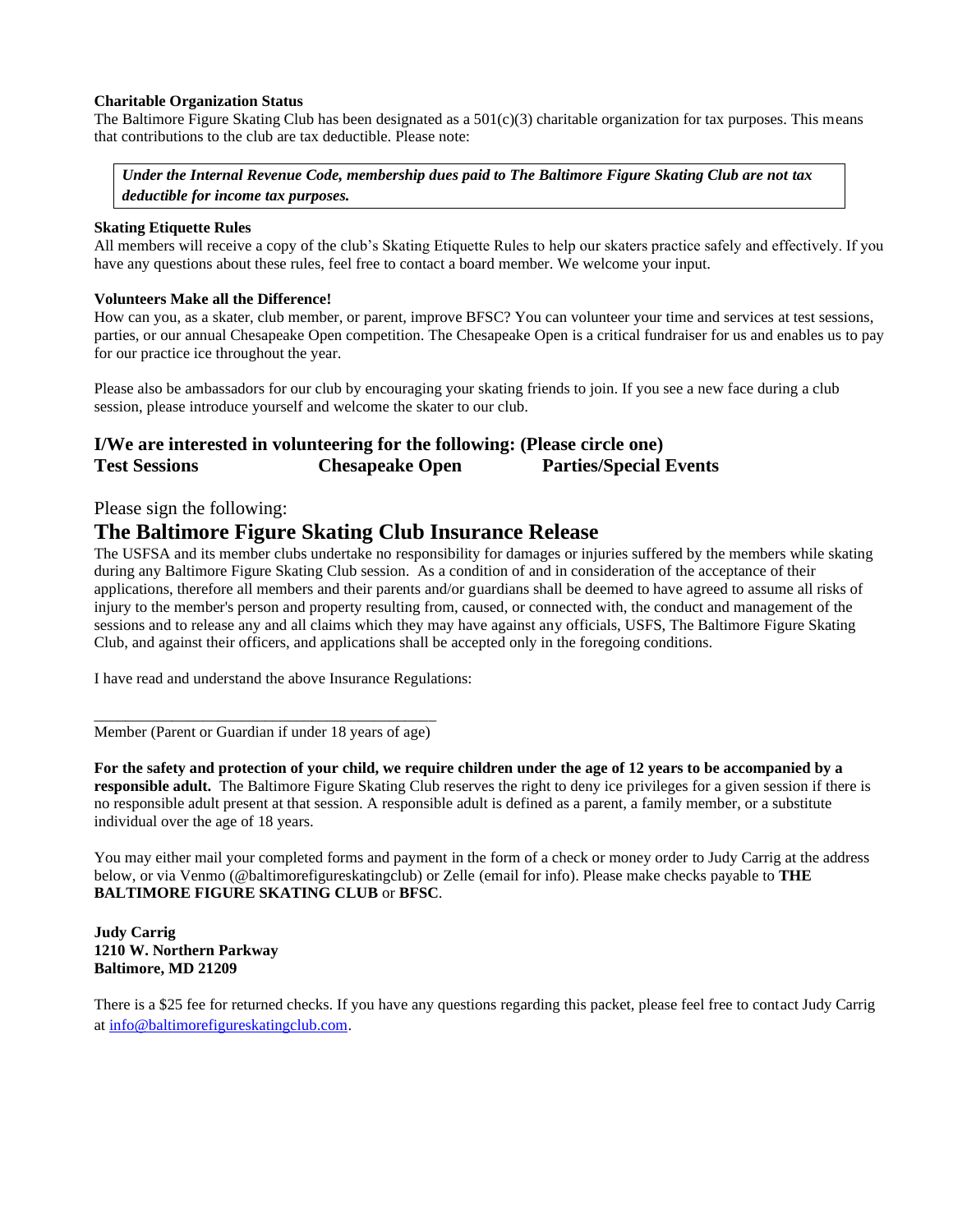

# **SKATER CODE OF CONDUCT**

As a member of the Baltimore Figure Skating Club, all skaters must adhere to this Code of Conduct at all times.

### **General Guidelines:**

The Baltimore Figure Skating Club is committed to creating a safe and positive environment for members' physical, emotional and social development and ensuring that it promotes an environment free of misconduct. This Skater Code of Conduct has been established to ensure the safety of all members using our ice to ensure quality practice time for all home club, associate, non-members and guests who purchase ice from the Club and who participate in all Club-related activities.

All skaters, regardless of whether they hold home Club, non-member or guest status must follow and uphold the tenets in this Skater Code of Conduct regarding behavior on and off the ice. All Club members are expected to exhibit good sportsmanship and be courteous toward their fellow skaters, coaches, parents of skaters, U.S. Figure Skating officials and guests.

Our Club is committed to promoting a positive and friendly environment for all skaters. Remember "The Golden Rule"— treat other people like you want to be treated — with respect.

### **Ice Etiquette and Safety:**

1. While in lesson or practice, it is the skater's responsibility to always be conscientious and aware of other skaters around them.

2. Skaters must skate with the flow of other skaters and familiarize themselves with the most commonly used areas for jumps and spins.

3. The only time a skater has the SOLE right of way is when they are skating their program to music. When you hear another member's music, please extend that person the courtesy and move out of their path momentarily. This only takes a moment and you will enjoy the same courtesy while you are performing your program.

4. Advanced skaters are expected to exhibit patience toward beginner members of the Club. Remember, you were an inexperienced skater once, and it takes time for our future generation to advance to the point where they are completely comfortable skating with all levels of skaters.

### **Unsafe or Discourteous Behavior:**

Unsafe or discourteous behavior of any kind will not be tolerated.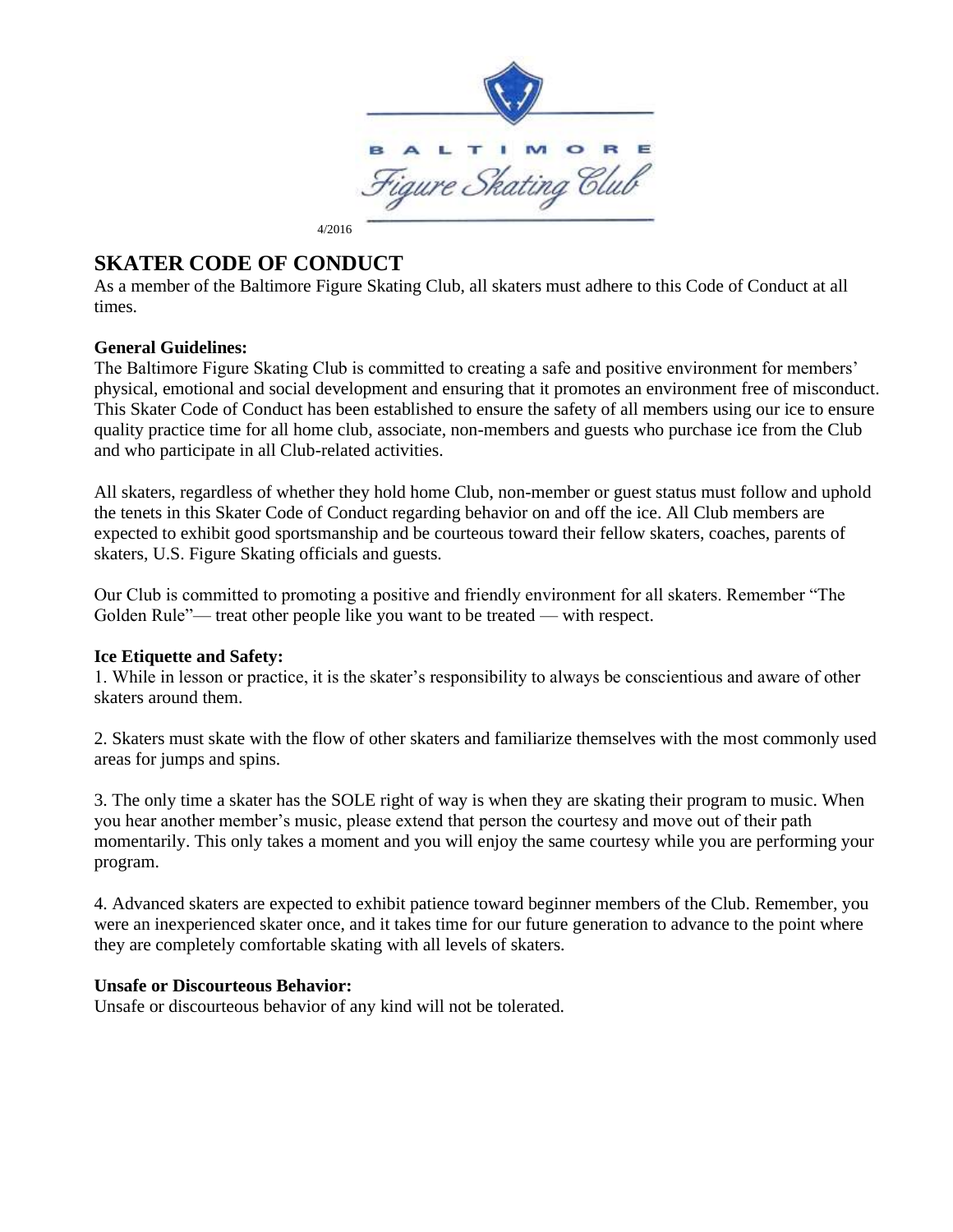I have read this Code of Conduct, and agree to uphold all the guidelines and tenets of this document. In addition, I have received and read the Club's Athlete Protection and Reporting Policies and I agree to abide by those policies. I have also read the Club's Ice Rules (which are posted on the Club website), and I agree to abide by those rules.

\_\_\_\_\_\_\_\_\_\_\_\_\_\_\_\_\_\_\_\_\_\_\_\_\_\_\_\_\_\_\_\_\_\_\_\_\_\_\_\_ Signature of Skater (if 18 years of age or older) \_\_\_\_\_\_\_\_\_\_\_\_\_\_\_\_\_\_\_\_\_\_\_\_\_\_\_\_\_\_\_\_\_\_\_\_\_\_\_\_

Parent's Signature (if Skater is under 18 years of age)

\_\_\_\_\_\_\_\_\_\_\_\_\_\_\_\_\_\_\_\_\_\_\_\_\_\_\_\_\_\_\_\_\_\_\_\_\_\_\_\_

\_\_\_\_\_\_\_\_\_\_\_\_\_\_\_\_\_\_\_\_\_\_\_\_\_\_\_\_\_\_\_\_\_\_\_\_\_\_\_\_

Skater's Printed Name

Date *(May be signed electronically)*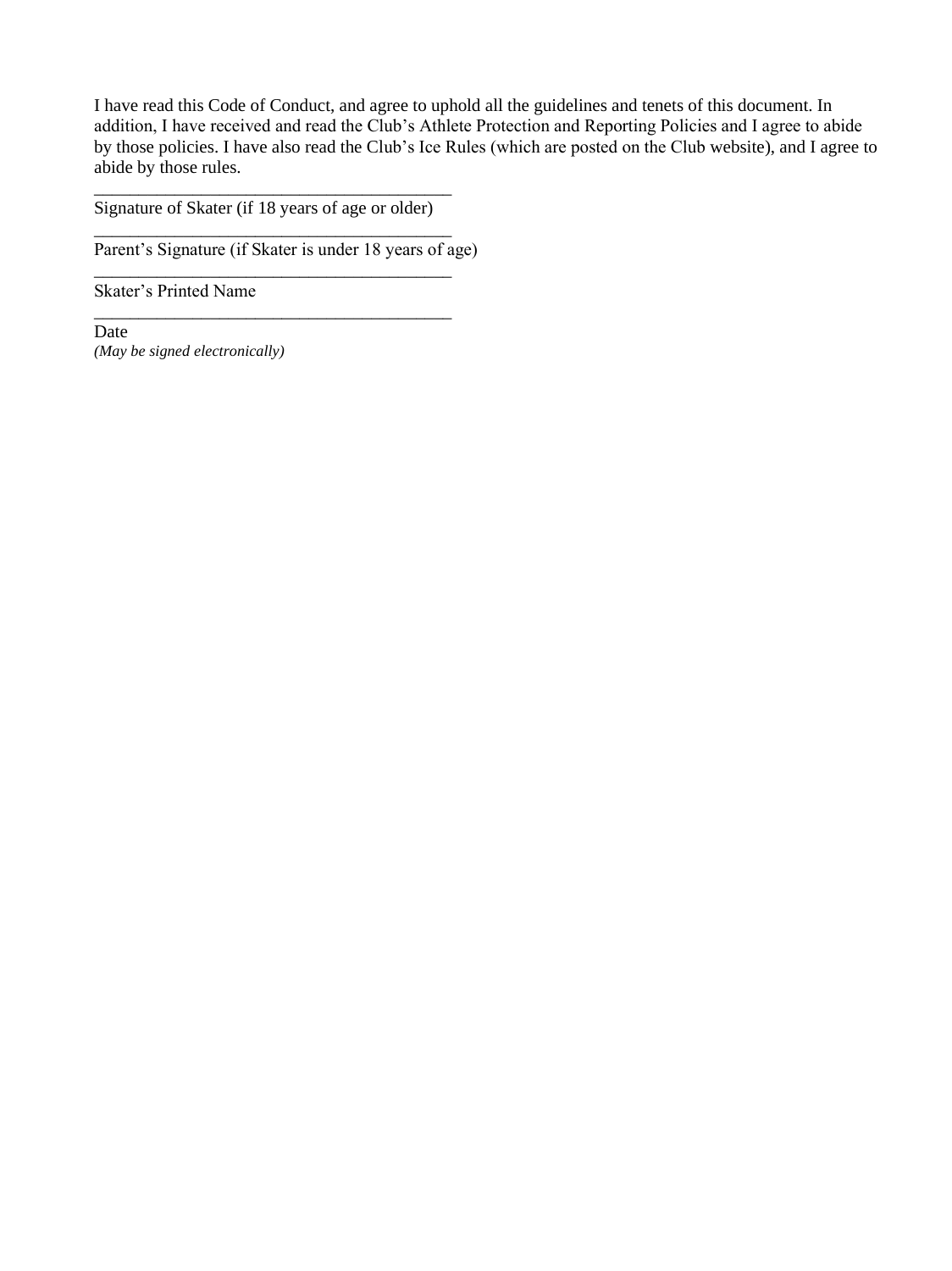

# **PARENT CODE OF CONDUCT (if skater is under age 18)**

The Baltimore Figure Skating Club is committed to creating a safe and positive environment for members' physical, emotional and social development and ensuring that it promotes an environment free of misconduct.

### **Preamble:**

The essential elements of character-building and ethics in sports are embodied in the concept of sportsmanship and six core principles: respect, responsibility, fairness, caring, trustworthiness and good citizenship. The highest potential of sports is achieved when competition reflects these "six pillars of character" (Arizona Sports Summit Accord).

By signing below I hereby agree that:

1. I will encourage good sportsmanship by my actions, demonstrating positive support for all skaters, coaches, and officials at every practice, competition and test session.

2. I will place the emotional and physical well-being of my child and others ahead of my desire to win.

3. I will encourage my child to skate in a safe and healthy environment by maintaining a respectful and courteous attitude to others.

4. I will promptly inform my child's coach of any physical/ mental disability or challenge affecting my child that may affect the safety of my child or others.

5. I will teach my child that doing his/her best is more important than winning.

6. I will do my best not to ridicule, bully, blame, or yell at my child or other skaters, coaches, officials or volunteers in response to a poor performance or for any other reason.

7. I will do my best to make skating fun at all times and will remember that my child participates in sports for his/her own enjoyment and satisfaction.

8. I will teach my child to treat other skaters, coaches, fans, volunteers, officials, and rink staff with respect, regardless of race, creed, color, sexual orientation or ability. I will also take action and report any acts of bullying, harassment or abuse to the appropriate authorities.

9. I will applaud any effort in both victory and defeat emphasizing positive accomplishments and learning from mistakes.

10. I will teach my child to resolve conflicts calmly and peacefully without resorting to hostility or violence. 11. I will be a positive role model for my child and others.

12. I will demand a figure skating environment for my child that is free of drug or alcohol abuse and agree that I will not use or provide to a third-party any illegal drug prohibited by applicable federal, state, or municipal law.

13. I will not assist or condone any athlete's use of a banned substance as described by the International Olympic Committee, International Skating Union, United States Olympic